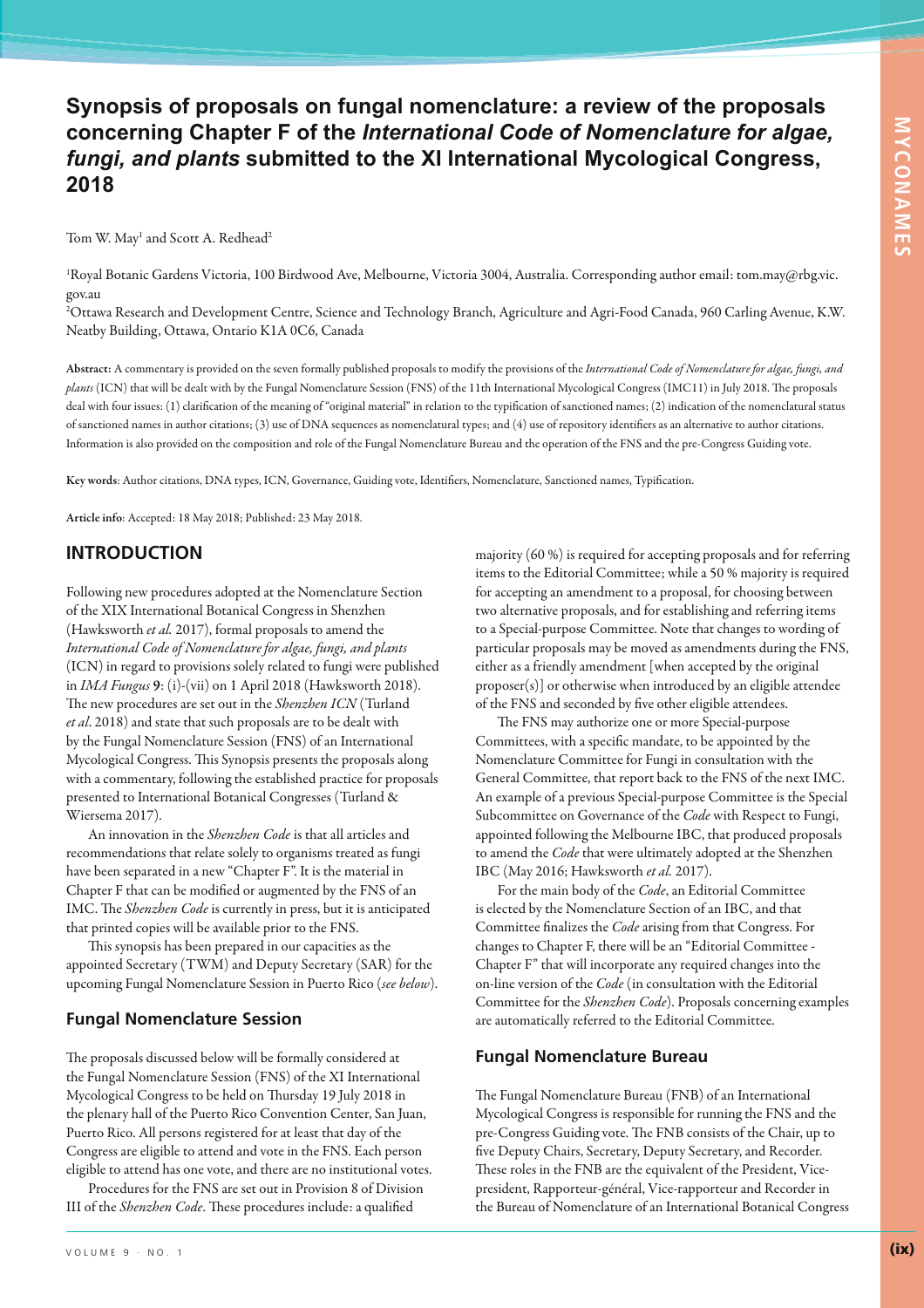(IBC). Subject to confirmation by the General Committee (in train at present for the Chair and Deputy Secretary positions), the officers of the FNB will be: Amy Rossman (Corvallis, USA; Chair), David Hawksworth (Richmond and London, UK; Emeritus Deputy Chair), Tom May (Melbourne, Australia; Secretary), Scott Redhead (Ottawa, Canada; Deputy Secretary) and Lorenzo Lombard (Utrecht, The Netherlands; Recorder). Further details on the election and duties of members of the FNB can be found in Hawksworth *et al.* (2017). In his role as Rapporteur-général for the Rio IBC, Nicholas Turland (Berlin, Germany) has kindly agreed to an invitation from the International Mycological Association to attend the Fungal Nomenclature Session in San Juan as an observer.

In the lead up to each IBC, it is traditional for the Rapporteurgénéral and the Vice-rapporteur to present a synopsis of the proposals, as background for the pre-Congress vote and for the Nomenclature Section of the IBC. As Secretary and Deputy-Secretary of the FNB, we follow that tradition here for proposals that are to be dealt with by the FNS of IMC11. The Synopsis is not intended as a vehicle for the personal opinions of the secretaries, but rather is an opportunity to draw together all the proposals and examine technical aspects such as clarity of wording, ramifications for other articles, and unexpected consequences, as well as indicate opinions of relevant international committees.

Given the short time frame between the introduction at the Shenzhen Congress of new procedures for governance of the nomenclature of names of fungi and the inaugural Fungal Nomenclature Session at IMC, all seven formal proposals to amend Chapter F were published together in April 2018 in *IMA Fungus* **9** in the section MycoNames (Hawksworth 2018).

## **Guiding vote**

A pre-Congress Guiding vote will take place subsequent to the publication of this Synopsis, until 17 June 2018, as a non-binding but nevertheless indicative assessment for the FNS on the published proposals. Any proposal that has a "No" vote that is equal to or greater than 75 % in the Guiding vote is automatically rejected by the FNS, unless a proposal to discuss it is moved by a registered attendee of the FNS and seconded by five other registered attendees.

Participation in the Guiding vote is open to authors of proposals, members of the Nomenclature Committee for Fungi, and members of a range of organizations as set out in Division III of the *Code*, specifically the International Mycological Association and its Member Mycological Organizations. We acknowledge that the geographic and sector balance of the eligible organizations could be improved, but no organizations contacted us by the deadline specified by Hawksworth *et al.* (2017). Nevertheless, the FNB has proactively approved the following additional eligible organizations, all with an international or continental scope: African Mycological Society, La Asociación Latinoamericana de Micología, International Association for Lichenology, and International Commission on the Taxonomy of Fungi.

Organisations whose members are eligible to participate in the Guiding vote are listed on the IMA website:

<http://www.ima-mycology.org/nomenclature/guiding-vote>. Results of the Guiding vote will be available on the IMA website prior to the IMC at the same link.

Because the proposals relating to fungi follow the numerical sequence of articles in the *ICN*, they have not been re-numbered, and the Guiding vote will also use the numbering of the proposals as published (*F-001* etc.).

It is recommended to read this Synopsis in parallel with the original proposals (Hawksworth 2018) before completing the Guiding vote — see *IMA Fungus* **9**: (i)-(vii) <http://www. imafungus.org/Issue/91/MYCONAMES.pdf>.

Options on the Guiding vote, for each proposal will be: **No**, **Yes**, **Special-purpose Committee**, **Editorial Committee**, and **Abstain**. A "Yes" vote only implies approval in principle of the proposal, not necessarily of its exact wording. An "Editorial Committee" vote (unless otherwise indicated) instructs the Editorial Committee - Chapter F to consider inclusion in the *Code* of material in the proposal, but does not require it to do so.

## **Opinions of committees**

Proposals to amend Chapter F of the *Code* were submitted to the Nomenclature Committee for Fungi (NCF) for their opinion and *Prop. F-005* was also submitted to the International Commission on the Taxonomy of Fungi (ICTF). Voting within these committees is reported as the number of votes for the options: Yes – No – Special-purpose Committee – Editorial Committee. In the ICTF, 18 of the 23 members voted, and in the NCF all 20 members voted. Percentages are of the members voting. A given committee is stated to support a proposal when the "Yes" vote is 50 % or more.

### **Proposals to conserve, protect or reject and requests for binding decisions**

It is important to note that proposals to conserve, protect or reject names or to suppress works and requests for binding decisions (such as on confusability of names) should continue to be submitted to the General Committee (GC) for examination by the relevant Specialist Nomenclature Committee, which for fungi is the Nomenclature Committee for Fungi (NCF). The means of submitting proposals and requests to the GC is *via* publication in the journal *Taxon*, except for lists for protection or rejection, prepared by working groups established under Art. F.2 or F.7, which are published in *IMA Fungus*. Recent reports of the NCF have been published simultaneously in *Taxon* and *IMA Fungus* (e.g. May 2017) and reports of the GC appear in *Taxon*; both series of reports will now be published annually. **The proposals and requests dealt with by the NCF (and ultimately the GC) are not part of the business of the FNS**.

## **PROPOSALS TO AMEND CHAPTER F OF THE** *CODE*

This Synopsis repeats the exact wording of the proposed changes to Chapter F, along with reference to the published justification. Numbering of articles and recommendations and the quoted text follows the *Shenzhen ICN* (Turland *et al*. 2018), with new material inserted in sequence in the appropriate position. When existing articles are quoted, new text is in **bold**, deleted text is in strikethrough. Proposals below relate to Articles (Art.), Recommendations (Rec.) and Examples (Ex.) of the *Code*.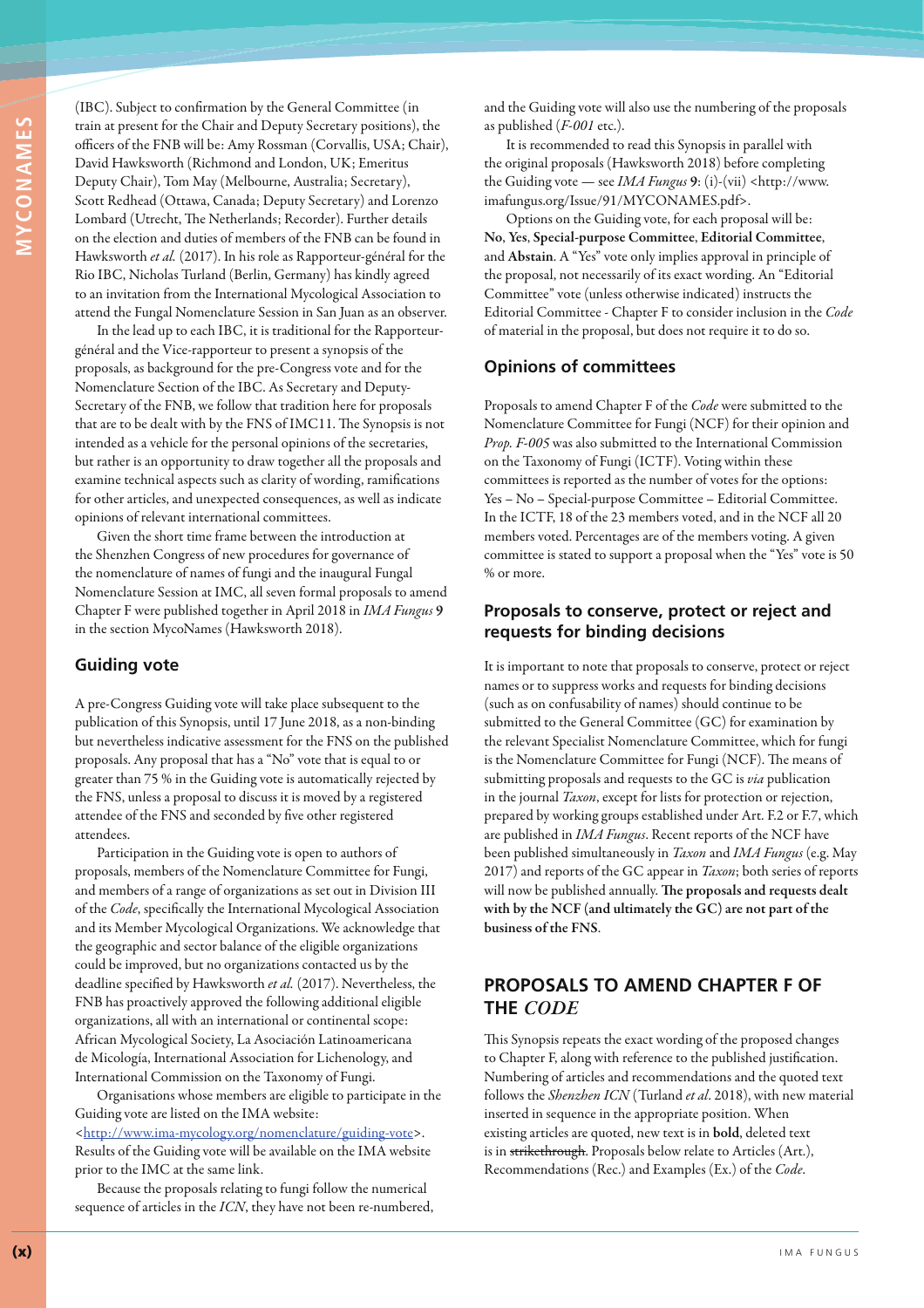## **Article F.3 - concerning elements from the context of sanctioning works**

#### *Prop. F-001* [Parra & Zamora in *IMA Fungus* 9(1):(i)-(iii)] Reword Art. F.3 Note 2

 "Note 2. For names falling under Art. F.3.9, **both** elements from the context of the protologue are original material and those from the context of the sanctioning work are considered as equivalent to original material."

#### *Prop. F-002* [Parra & Zamora in *IMA Fungus* 9(1):(i)-(iii)] Reword Art. F.3 Note 2

"Note 2. For names falling under Art. F.3.9, **an** elements from the context of the protologue are original material and those from the context of the sanctioning work are considered as equivalent to original material **a sanctioning work may be chosen as lectotype when no original material is available, except when a neotype has been previously designated for the same name.**" [Revised from the original proposal to show deleted text.]

The proposers note that If *F-002* is accepted, it will be necessary to amend Art. 9.13: "If no original material is extant or as long as it is missing, a neotype may be selected. A lectotype always takes precedence over a neotype, except as provided by Art. 9.16, 9.19(c) **and F.3 Note 2**." [Revised from the original proposal, where a reference to the need to change Art. 9.12 was also included by mistake.]

**Secretaries' comments** When typifying names that are sanctioned, the current wording of the *Code* is that the type of a sanctioned name "may be selected from among the elements associated with the name in the protologue and/or the sanctioning treatment" (Art. F.3.9). Note 2 to Art. F.3.9. explains that "elements from the context of the protologue are original material and those from the context of the sanctioning work are considered as equivalent to original material". The proposers provide historical background to the evolution of this article from the wording in the *Vienna Code*. They note that due to variant interpretations of previous editions of the *Code*, in some cases where material associated with the protologue was no longer extant, but there was extant material associated with the relevant sanctioning work, a neotype was chosen. Under the current wording of the *Code* (or at least the intent of the wording), such neotypes should be superseded.

The proposers present *Prop. F-001* and *F-002* as alternatives. Although arguments for both proposals are put forward, the proposers in fact strongly prefer *Prop. F-002* ( Juan Carlos Zamora pers. comm.). Their intent with Prop. *F-002* is to allow past neotypifications of sanctioned names to stand when such neotypifications were carried out even when material from the context of the sanctioning work was available; and they also wish to allow such a practice to continue.

The Nomenclature Committee for Fungi supports *Prop. F-002* (13 - 6 - 1 - 0) over *Prop. F-001* (4 - 16 - 0 - 0). However, Nicholas Turland (Rapporteur-général for the IBC) has pointed out that to enforce the intent of either, the proposals need to refer to Articles rather than Notes. Also, with the current wording of *F-001* adjustments would be required to a number of other Articles, and for *Prop. F-002* the possibility that a neotype is lost or destroyed needs to be taken into account. A potential re-wording of Art. F.3.9 that matches the intent of *Prop. F-002* is: "The **lecto**type of a name of a species or infraspecific taxon adopted in one of

the works specified in Art. F.3.1, and thereby sanctioned, may be selected from among the elements associated with the name in the protologue and/or the sanctioning treatment. **If no elements associated with such a name in the protologue exist (or as long as they are missing) and no lectotype exists, a neotype may be selected. As long as a neotype exists, selection of a lectotype is precluded**".

For *Prop. F-002*, mycologists participating in the Guiding vote should vote "Yes" if they support the intent of the wording put forward by the proposers (the wording of the proposal can be amended during the FNS).

### **Recommendation F.3A - concerning indication of sanctioned status**

#### *Prop. F-003* [Hawksworth in *IMA Fungus* 9(1):(v)] Amend Rec. F.3A

"F.3A.1. After a sanctioned name (Art. F.3.1), either ": Fr." or ": Pers." (to indicate the sanctioning author Fries or Persoon) or the abbreviation "nom. sanct." (nomen sanctionatum) should **may** be added in a formal citation, together with the citation of the place of sanctioning if **when it is** considered desirable **useful** to indicate the nomenclatural status of the name. In a formal citation of a new combination based either on a sanctioned name or on the basionym of a sanctioned name, ": Fr." or ": Pers." should be added within the parentheses after the author(s) of the basionym (Art. 49.1).1 [footnote]1 In this Code and its Appendices, sanctioning is indicated by ": Fr." or ": Pers.""

#### *Prop. F-004* [Hawksworth in *IMA Fungus* 9(1):(v)] Revise Examples 1 and 2 in Rec. F.3A

Ex. 1. *Boletus piperatus* Bull. (Herb. France: t. 451, fig. 2. 1790) was adopted in Fries (Syst. Mycol. 1: 388. 1821) and was thereby sanctioned. It can be cited as either *B. piperatus* Bull. : Fr. or *B. piperatus* Bull., nom. sanct. **when it is useful to indicate the nomenclatural status of the name**.

Ex. 2. *Agaricus compactus* [unranked] *sarcocephalus* (Fr.) Fr. was sanctioned when adopted by Fries (Syst. Mycol. 1: 290. 1821). That status can be indicated by citing it as either *A. compactus* [unranked] *sarcocephalus* (Fr. : Fr.) Fr. : Fr. or *A. compactus* [unranked] *sarcocephalus* (Fr.) Fr., nom. sanct. The designation "re Fr.**nom. sanct.**" is not to be added when citing its basionym *A. sarcocephalus* Fr. (Observ. Mycol. 1: 51. 1815) **and nor to** , but it can be added when citing subsequent combinations such as *Psathyrella sarcocephala* (Fr. <del>: Fr.</del>) Singer (in Lilloa 22: 468. 1949).

**Secretaries' comments** *Prop. F-003* follows from a proposal made at the Shenzhen Congress to replace the colon as an indication of sanctioned status by the term "nom. sanct.". At that Congress, rather than replace the colon, an amended proposal was accepted that allowed either the colon or the use of "nom. sanct.". The current proposal seeks to remove the option of using the colon. Because *Prop. F-003* relates to a recommendation, should it be accepted, use of the colon would not be forbidden. However, if accepted, in the *Code* and its Appendices, the indication of sanctioning would be changed from the colon (as used at present) to "nom. sanct". An advantage of the proposal is that sanctioned status would be indicated only for the name as sanctioned, which mirrors existing recommendations of the *Code* in relation to other indications of nomenclatural status, such as "nom. cons." (Rec. 50E.1) or "nom.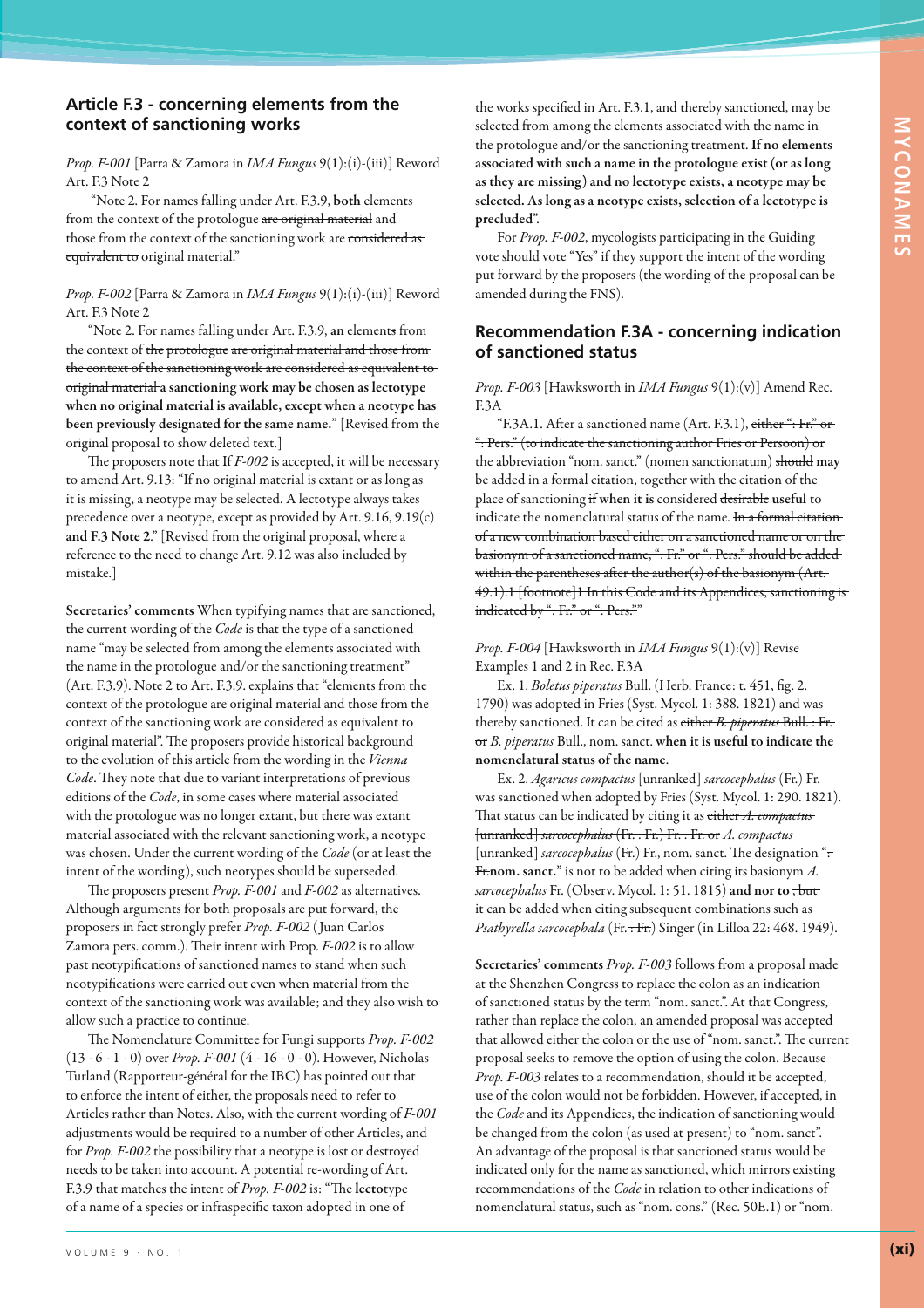rej." (Rec. 50E.2). In addition, confusion is possible with the colon when the rank of the name as sanctioned is not the same as either the basionym (where the sanctioned name is a combination), or otherwise a later combination that is also a change in rank. On the other hand, the colon has been widely used as a method to indicate sanctioned status since its introduction in the *Sydney Code*. Should *Prop. F-003* be accepted, the suggested revisions to the examples in *Prop. F-004* would be logical. Because *Prop. F-004* concerns examples, it will automatically be referred to the Editorial Committee - Chapter F. Within the NCF, there is support for the two proposals (14 - 5 - 1 - 0).

### **Article F.4.2 (new) - concerning DNA sequence data to serve as type of name**

#### *Prop. F-005* [Hawksworth *et al*. in *IMA Fungus* 9(1):(v)–(vi)] Insert a new Article after Art. F.4.1

"F.4.2. In fungi, when DNA sequence data corresponding to a new taxon have been detected, but no physical specimen has been found to serve as the type of the name of the new taxon (Art. 8.1– 8.4), the type may be composed of DNA sequence data deposited in a public repository."

*Prop. F-006* [Hawksworth *et al*. in *IMA Fungus* 9(1):(v)–(vi)] Add a new Recommendation F.4A

"F.4A.1. When the type is composed only of DNA sequence data (Art. F.4.2), the new taxon should be described with reference to a published phylogenetic analysis; both the phylogenetic tree and the DNA sequence alignment that was used to create the phylogenetic tree should be deposited in a publicly accessible repository."

"F.4A.2. A new taxon typified only by DNA sequence data should be represented by multiple sequences obtained in independent studies, of which one is designated as the holotype."

"F4A.3. DNA sequence data used for typification should be drawn from the molecular regions that are appropriate for delimiting species, based on prevailing best practices as determined by the relevant taxonomic communities."

**Secretaries' comments** *Prop. F-005* allows for typification of the name of a fungus by a DNA sequence, when there is no physical specimen. The recommendations in *Prop. F-006* add some nonmandatory requirements. In addition to publications mentioned in the proposal, two of the proposers (Lücking & Hawksworth 2018) have prepared a detailed analysis of the "promises and pitfalls" related to "formal description of sequence-based, voucherless Fungi".

Proposals with the same wording as *Prop. F-005* and *F-006* were submitted to the Nomenclature Section of the 2017 Shenzhen International Botanical Congress (Hawksworth *et al.* 2016). During that Nomenclature Section, an amendment was suggested to extend the core proposal (*Prop. 308*, corresponding to *F-005*) to all organisms covered by the *Code*. The proposal as amended was not accepted, but the option of a Special-purpose Committee on DNA Sequences as Types was accepted (Turland *et al.* 2017). This Special-purpose Committee will report to the 2023 International Botanical Congress. The existence of this Special-purpose Committee does not preclude decisions on *Prop. F-005* and *F-006*  being made at the San Juan IMC, as these proposals are limited to names of fungi.

We note that the recommendations in *Prop. F-006* relate to taxonomic practice (such as requiring a phylogenetic analysis) more so than in any other existing Articles of the *Code*. Such taxonomic practices are seen as essential by some mycologists in order for them to support *Prop. F-005*, but such practices (if desirable) would be better enforced through other mechanisms that are both mandatory (rather than recommendations) and linked to external bodies that could effectively regulate the taxonomic aspects. There are examples of existing provisions of the *Code* that reference external bodies, such as the recognized repositories that issue identifiers for nomenclatural novelties of fungi (Art. F.5) and the "appropriate international bodies" that are involved in the setup of working groups that prepare lists for protection (Art. F.2.1).

Within the NCF there was strong opposition to *Prop. F-005* and *F-006* (2 – 15 – 3 – 0), with a 75 % No vote (and only 10 % Yes). Opinions on *Prop. F-005* were also sought from the ICTF, within which there was also strong opposition to the proposal as published  $(2 - 12 - 4 - 0)$ , with a 67 % No vote (and only 11 % Yes). In addition, there is a recent publication with around 300 authors (Zamora *et al.* 2018), opposing the proposals.

In discussion of the formal proposal in the ICTF two procedural options for handling DNA-based names were raised: that names typified on DNA sequences alone must be: (1) published in specified journals (that adhere to a taxonomic code of practice); or (2) approved post-publication by a Subcommittee on DNA-based names. Further refinements discussed included: DNAbased names are allowed but (3) do not compete for priority with names based on specimens; (4) must be based on at least a certain number of sequences; (5) cannot be introduced in known genera unless all known species are sequenced; and/or (6) have epithets or authorship indicating the nature of their type, such as by including "DNA-" at the start of the epithet. All these options or refinements received less than 50 % support within the ICTF, except for the last, for which there was a 50 % Yes vote. A few ICTF members indicated that combinations of the options and refinements might be acceptable. It must be stressed that the options and refinements discussed in the ICTF were not formal proposals, and any support for them must be interpreted in relation to the strong negative vote within the Commission on proposal *Prop. F-005* as published.

Some designations for fungi have already been introduced that are based on DNA sequences as "type specimens" (De Beer *et al.* 2016; Lücking & Moncada 2017). For "*Lawreymyces*" and its constituent intended species, Lücking & Moncada (2017) argued that depictions of the sequence of bases of DNA were "illustrations" and consequently could serve as types under Art. 40.5. However, a new example to Art. 40.5 in the *Shenzhen Code* specifically indicates that such representations of DNA sequences "are not illustrations under Art. 6.1 footnote because they are not depictions of features of the organisms, and consequently the intended names were not validly published" (Turland *et al.* 2018). Therefore, all attempts so far to formally name fungi based on DNA sequences as types are invalid. However, the designations introduced in the format of generic and specific names remain available for informal use or later validation by those who would like to refer to the organisms from which the sequences were obtained.

Use of an informal category that is not regulated by the *Code* is another option that could be considered. For Prokaryotes, the category "*Candidatus*" was introduced by Murray & Schleifer (1994). The *International Code of Nomenclature of Prokaryotes* (Parker *et al.* 2015) includes an appendix outlining use of the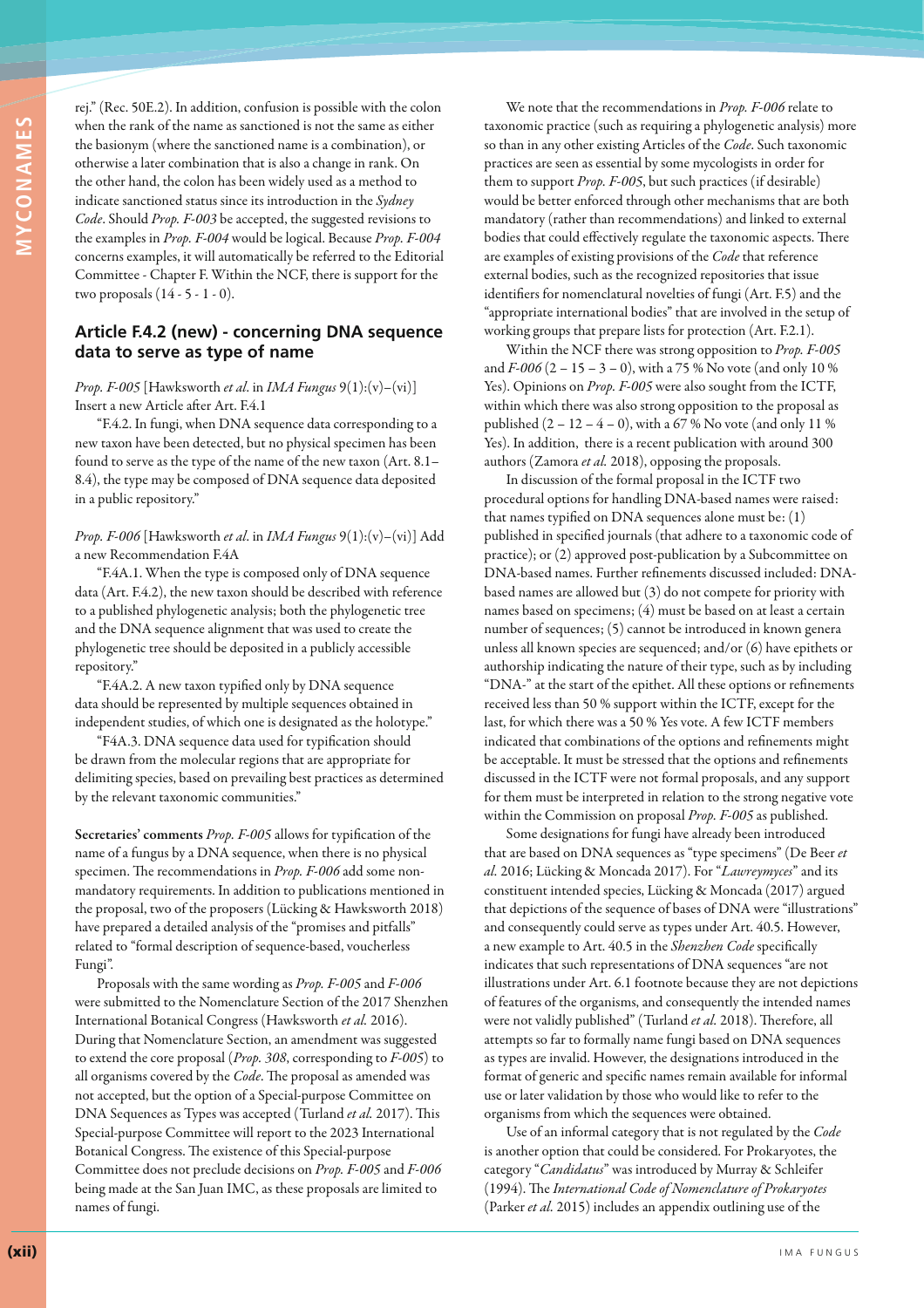"Provisional Status *Candidatus*", but names introduced with this status have no nomenclatural standing. Nevertheless, attaching an indication such as "*Candidatus*" to designations of fungi based on DNA sequences rather than type specimens would be one way that names could be referred to and included in name databases (with the names being explicitly invalid).

Given the contentious nature of the proposals coupled with the fact that issues around naming fungi for which specimens are not readily available will persist, a Special-purpose Committee may be an appropriate option, reporting to the next International Mycological Congress in 2022. Such a Committee would be a forum in which mycologists interested in the issues could continue discussion, especially as sequencing technologies and means of isolating fungi from environmental samples evolve.

### **Recommendation F.10 (new) - concerning use of identifier for citation of author of name**

*Prop. F-007* [Rambold *et al.* in *IMA Fungus* 9(1):(vi)–(vii)] Add a new Recommendation and examples under a new section in Chapter F under the heading "Citation of Authors of Fungal names"

"Rec. F.10A. For names of organisms treated as fungi, the identifier for the name of a taxon issued by an ICN-recognized registration repository (see also Art. 22.1 and 26.1) may be used in place of the author citation of the name (but not to replace the name itself ). The identifier should be preceded by a hash (#) and enclosed in square brackets. In electronic publications this identifier should be directly linked out to its stable representation (Universal Resource Indicator) in one of the registration repositories."

"Ex. 1. *Astrothelium meristosporoides* [#816706]; the link out for the latter identifier would be www.mycobank.org/ MB/816706 or, alternatively, http://www.indexfungorum.org/Names/ NamesRecord.asp?RecordID=816706."

"Ex. 2. *Lecanora varia* [#389546]; the link out for the latter identifier would be http://www.indexfungorum.org/Names/ NamesRecord.asp?RecordID=389546 or, alternatively, www. mycobank.org/MB/389546."

**Secretaries' comments** *Prop. F-007* suggests utilizing the stable identifiers for names as issued by registration repositories as a replacement for citation of authors. The proposers note that with multiple authors becoming more common for taxonomic novelties, the author citation can contain many authors, especially in new combinations where there are multiple authors of both the basionym and the combination. Being only a recommendation, use of the proposed method of indicating authorship would be advisory but not binding. We note that it is already recommended to shorten strings of more than two authors to the first and followed by "*et al*." (Rec. 46C.2). Author citations are optional anyway under existing provisions (Art. 46.1), to be used as an option only in publications "dealing with taxonomy and nomenclature". In the proposal the identifier for the name is provided after the name, and includes a link out to a registration repository, but we note that an alternative method of providing a link to repository data (which contains not only the authorship but also the publication details) would be to embed the link in the name itself. The NCF does not support this proposal  $(7 - 11 - 2 - 0)$ . Nevertheless, the use of links from names and authors to external data is certainly a concept that should be actively explored and discussed, especially looking ahead

to the possibility of simultaneous publication and registration of nomenclatural novelties in fungi.

### **Further proposals**

We are aware of several sets of further proposals that are in preparation. The short time frame between the establishment of the new procedures for governance of fungi nomenclature at the Shenzhen IBC in 2017 and the FNS at the 2018 IMC meant that some proposals were not ready for submission by the deadline of 1 March 2018.

In particular, there is a need to provide certainty about the validity or otherwise of nomenclatural novelties (new names and combinations) of fungi where identifiers have been obtained, but are mis-cited in the publication where the novelties are introduced. The opinion of the NCF was sought on the concept of treating mis-cited identifiers (when they had been obtained) as correctable, meaning that names introduced with miscited errors would be valid (but names where the identifier was omitted or not obtained would be invalid). The NCF strongly supports correctability of miscited identifiers (16 – 2 – 2 – 0) and a proposal to amend the *Code* to clarify this issue will be circulated prior to the FNS.

Proposals not covered in this Synopsis may be introduced "from the floor" during the FNS, once proposed by a registered attendee of the FNS and seconded by five other registered attendees. It is important to note that during the five-day Nomenclature Section of an IBC, proposals "from the floor" have not been treated as merely "any other business" at the end of the Section, but traditionally have been introduced when important issues have not been addressed by the deadline for publishing proposals prior to the Congress, or when proposals accepted earlier in the week are realized to have unintended consequences that need rectifying. At the Shenzhen Congress, motions from the floor were ruled as having to be submitted by the penultimate day of the Nomenclature Section.

Procedures during the FNS are laid out in the *Shenzhen Code*. At the commencement of the San Juan FNS, there will be a motion to accept the *Shenzhen Code* as the basis for discussion. We provide advance notice here that at the commencement of the FNS we will also table a motion that proposals from the floor must be in the hands of the Secretaries by the commencement of the Session (in a digital format). It is desirable that any proposals intended to be moved from the floor are distributed well in advance. Any new proposals submitted to the Secretaries prior to the IMC will be made available on the IMA website.

## **Index of proposals**

*F-001*. Treat material associated with the context of the relevant sanctioning work as original material. Reword **Art. F.3 Note 2**.

*F-002*. Allow neotypification for sanctioned names even when there is extant material associated with the context of the relevant sanctioning work. Reword **Art. F.3 Note 2**.

*F-003*. Simplify the indication of the status of sanctioned names by only using "nom. sanct.". Revise **Rec. F.3A**.

*F-004.* Examples associated with simplification of the indication of the status of sanctioned names by only using "nom. sanct.". Revise Examples 1 and 2 in **Rec. F.3A**.

*F-005*. Permit DNA sequence data to be used as types of names of fungi. New **Art. F.4.2**.

*F-006*. Recommendations associated with permitting DNA